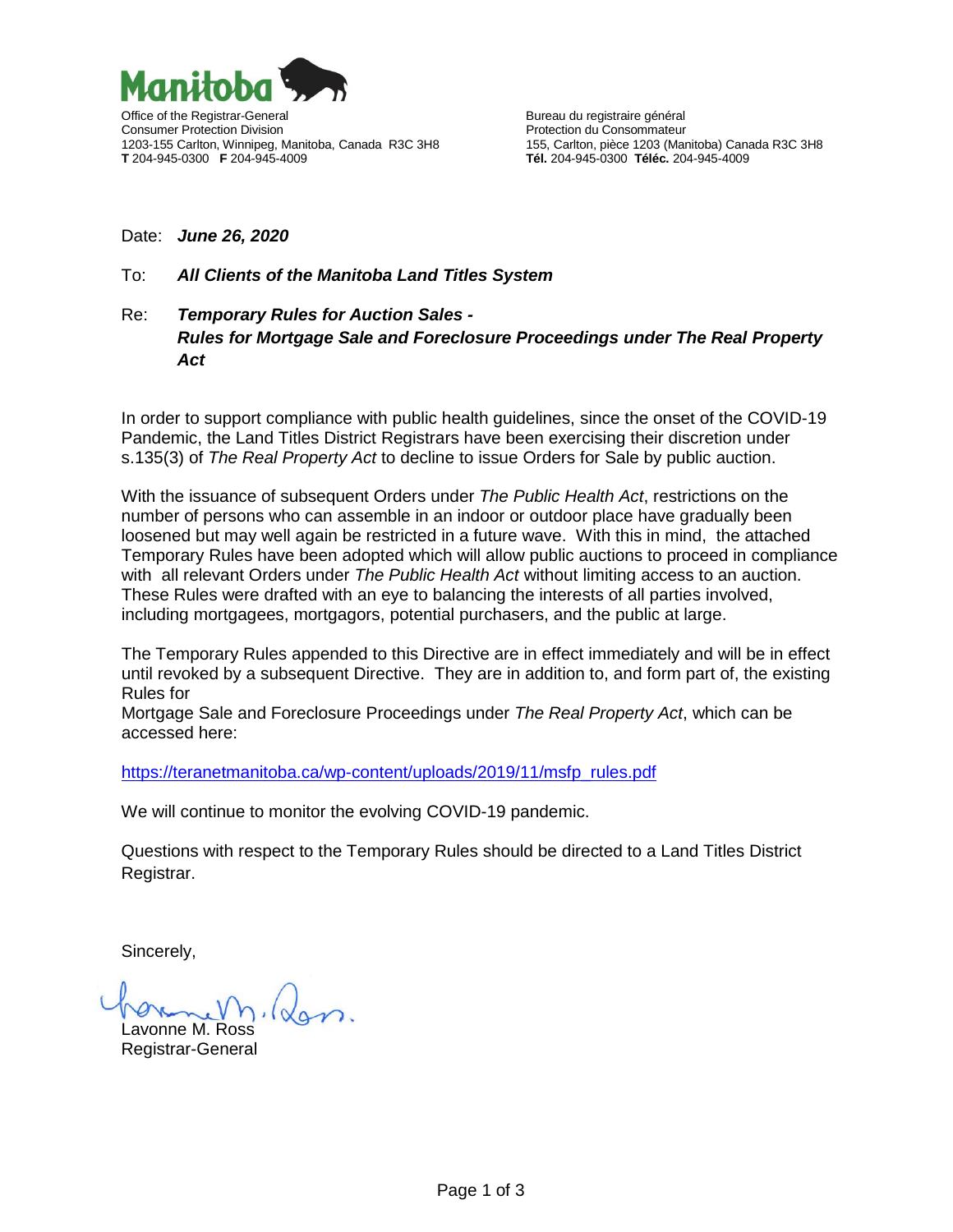These Temporary Rules apply to auctions held while there are Order(s) in place under *The Public Health Act,* C.C.C.M. c. P210, which restrict the number of persons who gather or assemble in an indoor or outdoor place. These Temporary Rules are in addition to, and form a part of, the Rules for Mortgage Sale and Foreclosure Proceedings under *The Real Property Act*.

Interpretation: "Rule" is reference to these Temporary Rules unless stated otherwise.

- (1) No auction shall be conducted which would result in the violation of any Order(s) in place under *The Public Health Act*.
- (2) Subject to Rule 8, all persons wishing to attend the auction are required to pre-register with the mortgagee and/or the auctioneer engaged by the mortgagee at least 24 hours in advance of the scheduled auction.
- (3) The auction advertisement shall contain information with respect to the pre-registration process established by the mortgagee and/or the auctioneer engaged by the mortgagee, which information shall include, at a minimum, a telephone number and an e-mail address which persons wishing to pre-register may contact for the purposes of pre-registration.
- (4) Auction advertisements approved by the District Registrar without the information required by Rule 3 may be amended by the mortgagee to add the information required by Rule 3 without the approval of the District Registrar provided that:
	- (a) The amendment is limited to the addition of the information required by Rule 3; and,
	- (b) If the advertisement has been served or published, it is re-served in accordance with Rule 3.05 of the Rules for Mortgage Sale and Foreclosure and Proceedings under *The Real Property Act* and/or re-published in accordance with the terms set out in the Order for Sale.
- (5) Prior to beginning the pre-registration process, the mortgagee and/or auctioneer shall secure access to a videoconferencing and/or teleconferencing platform that allows access to persons wishing to participate in the auction free of charge.
- (6) In the event that the number of persons who pre-register to attend the auction will result in the number of persons permitted to assemble in an indoor or outdoor place pursuant to the Order(s) then in effect under *The Public Health Act* to be exceeded, the mortgagee and/or auctioneer shall provide all other persons wishing to participate in the auction with sufficient information to enable to them to participate via videoconferencing and/or teleconferencing utilizing the platforms(s) referenced in Rule 5.
- (7) If the successful bid is submitted by a person attending the auction by videoconference or teleconference, the successful bidder shall have a period of 24 hours to provide the mortgagee with the deposit and sign the auction sale conditions. Should the successful bidder fail to do so the auction shall be considered abortive.